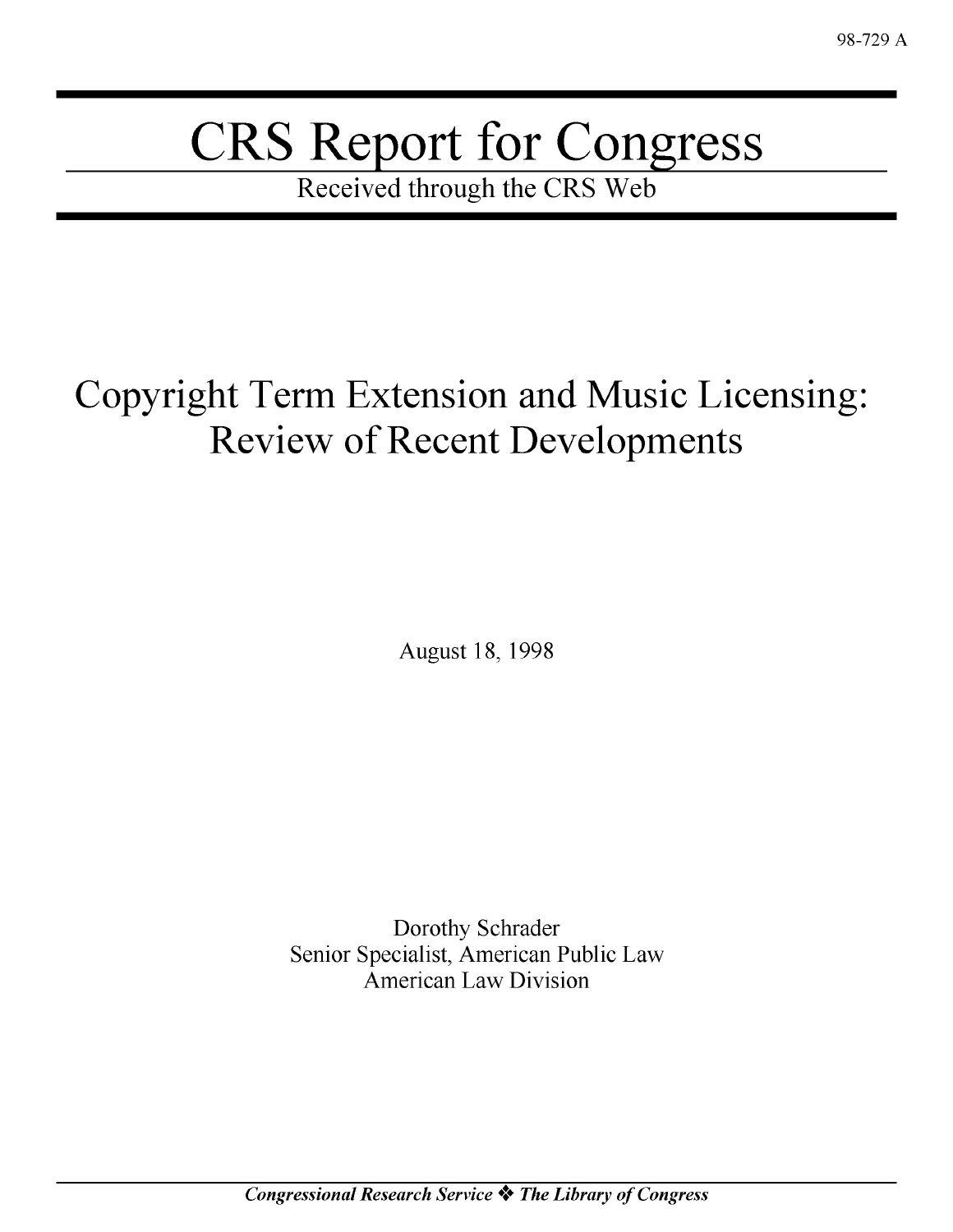#### **ABSTRACT**

H.R. 2589, as passed by the House of Representatives in the 105<sup>th</sup> Congress, increases the term of copyright protection by an additional 20 years and enacts significant reforms of music licensing practices. The music licensing reforms: expand the exemption for businesses playing music by radios or televisions, mandate local arbitration of rates, and eliminate vicarious liability of landlords. This report summarizes the provisions H.R. 2589 reviews the arguments for and against both the term-extension and the music licensing proposals and identifies contending stakeholders. This report will be updated in the event of subsequent legislative actions.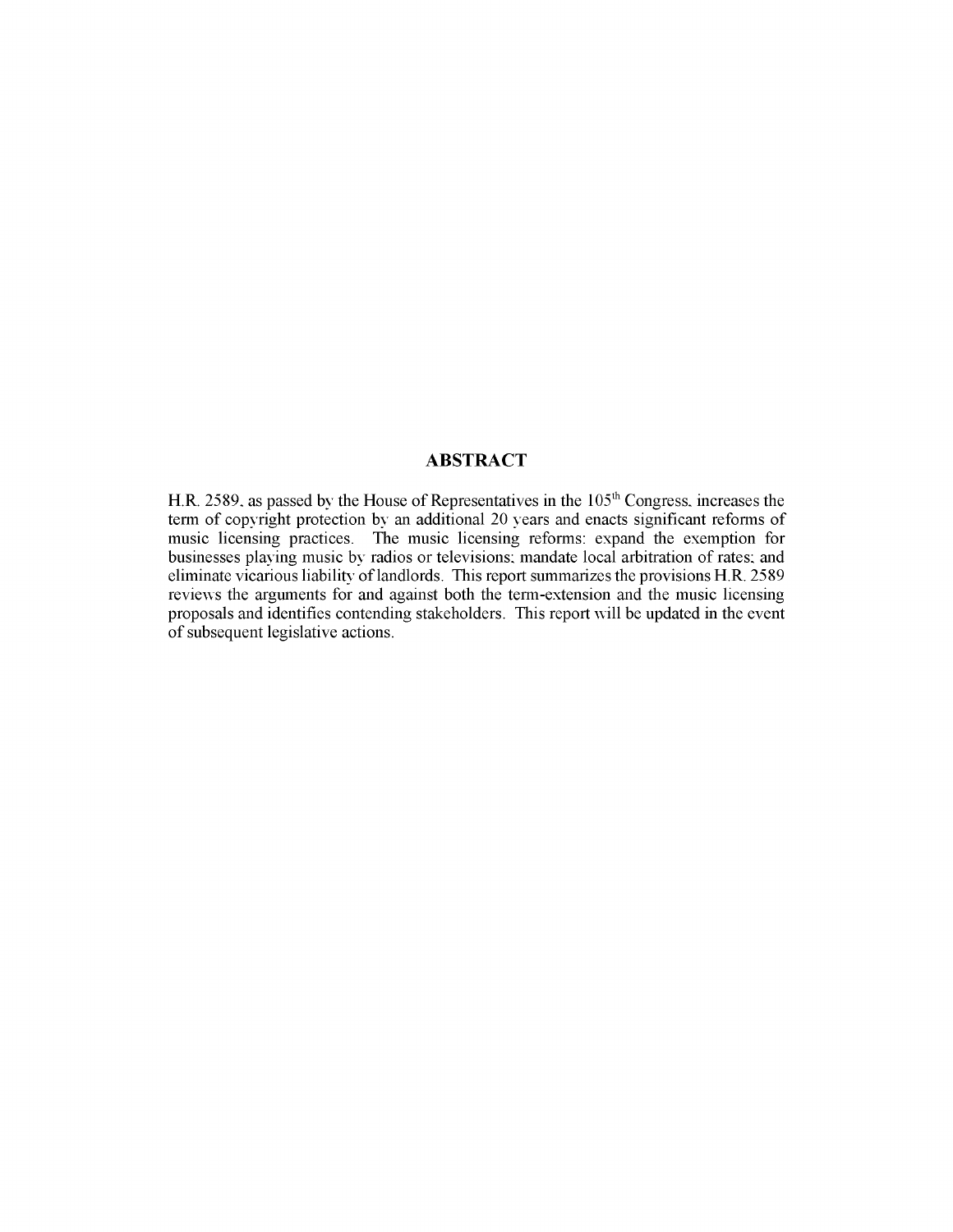#### Copyright Term Extension and Music Licensing: Review of Recent Developments

#### Summary

Duration of copyright is one of the major parameters for establishing the amount of protection accorded authors and other owners of copyright. It is also the principal dividing line between the property rights of these owners and the public domain — that is, the domain of unprotected works which are available to the public for

unrestricted, uncompensated use.

Under current law, with several exceptions, copyright generally endures for 75 years from publication or for the life of the author plus 50 years. Pending bills (S. 505 and H.R. 2589) would extend the usual copyright term an additional 20 years  to 95 years from publication or, as applicable, life of the author plus 70 years. H.R. 2589 passed the House of Representatives on March 25, 1998. As passed by the House, H.R. 2589 was amended, among other changes, to include the Sensenbrenner Amendment. The latter amendment attached a Title II to H.R. 2589, which embodied three core provisions of H.R. 789 (the "Fairness in Musical Licensing Act").

In addition to the term extension provisions, **S.** 505 and H.R. 2589 would i) accord to certain authors and their heirs a new termination right in the 20-year added period, and ii) grant libraries and nonprofit educational institutions a narrow exemption to reproduce works not commercially exploited and not available at a reasonable price during the 20-year added period. The music licensing provisions added to H.R. 2589 by the Sensenbrenner Amendment do not appear in **S.** 505. Also, H.R. 2589 contains provisions relating to the division of royalties for licensing of motion pictures that do not appear in **S.** 505.

The principal arguments in favor of extending the copyright term 20 years are: 1) the need to assure fair economic benefits to authors, their heirs, and distributors of copyrighted works to encourage continued creativity; and 2) the need to conform U.S. copyright terms to the European Union standards, in order to enjoy reciprocal protection for American works in Europe and to enhance U.S. bargaining power in trade negotiations. Opponents of term-extension deny there is any economic unfairness in the existing average U.S. term of 75 years, and argue that this term already exceeds the new European Union terms in the case of most commercially significant works (i.e., works made for hire). Opponents also emphasize the value of the public domain in encouraging the creation of new works.

The music licensing provisions of H.R. 2589 (Title II) are supported by operators of restaurants, bars, taverns, hotels, and retail stores; by small business music users in general; and by landlords and other operators of premises where music is publicly performed. Title II of H.R. 2589 is opposed by music copyright owners (composers, lyricists, and music publishers), copyright owners in general, and the music performing rights societies.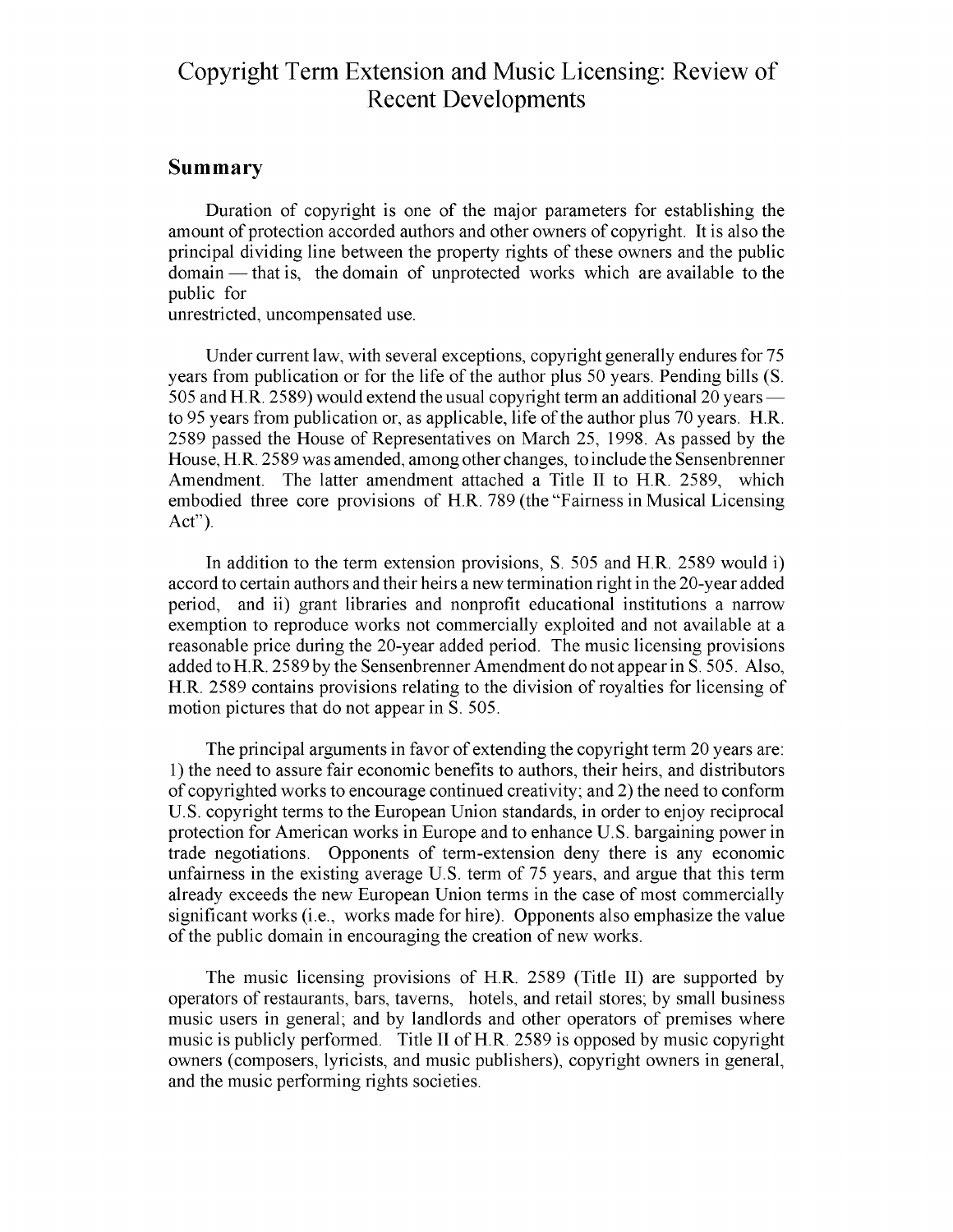#### **Contents**

| Summary of Copyright Term-Extension Provisions 2                   |
|--------------------------------------------------------------------|
|                                                                    |
|                                                                    |
| Reproduction by Libraries and Archives                             |
|                                                                    |
| Motion Picture Contracts: Division of Royalties During the 20-Year |
|                                                                    |
|                                                                    |
|                                                                    |
|                                                                    |
| Prohibition of Vicarious or Contributory Infringement Liability of |
|                                                                    |
|                                                                    |
| Arguments for and Against Music Licensing Reform 13                |
|                                                                    |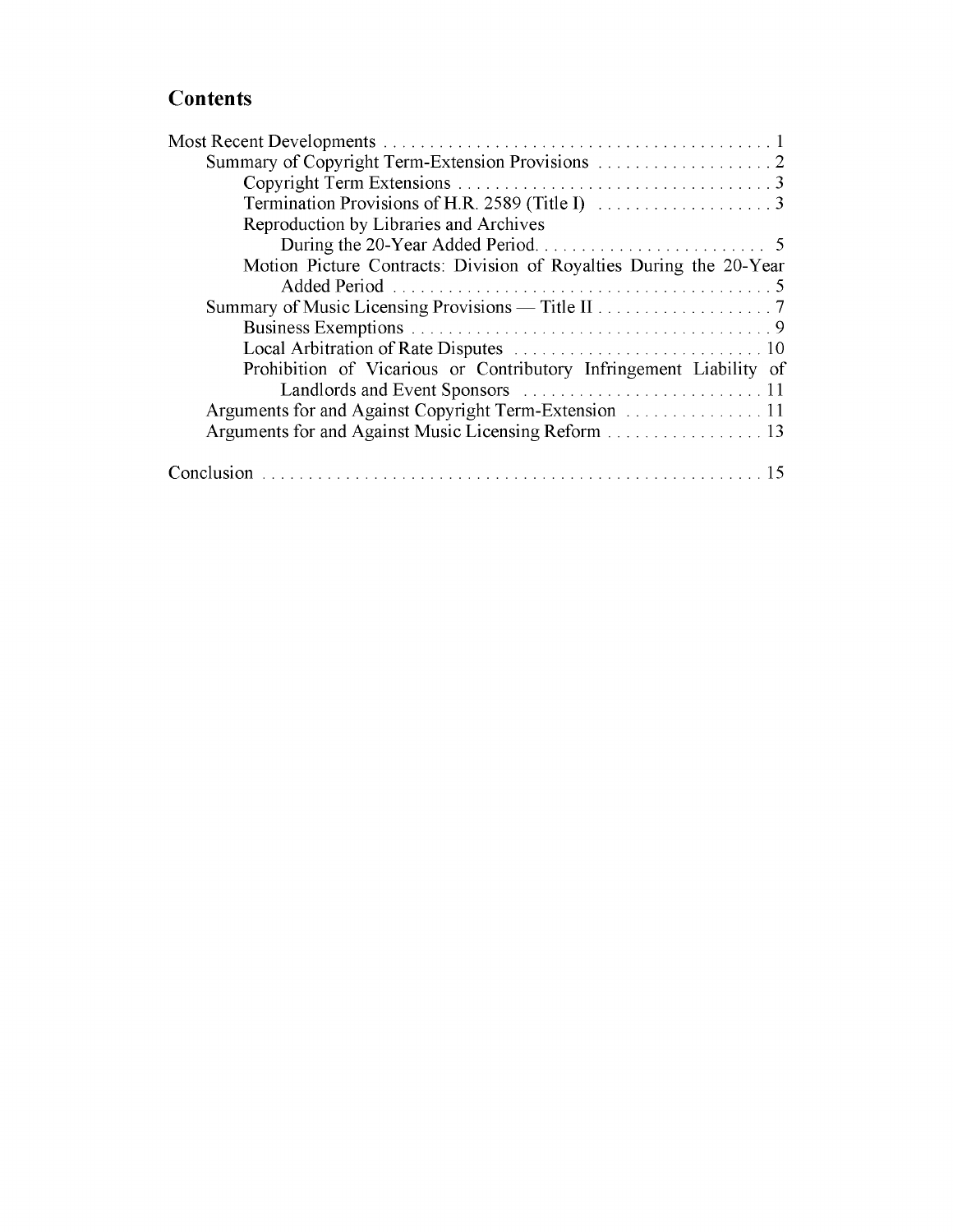### Copyright Term Extension and Music Licensing: Review of Recent Developments

Duration of copyright is one of the major parameters for establishing the amount of protection accorded to authors and other owners of copyright. It is also the principal dividing line between the property rights of such owners and the public domain **-** the domain of unprotected works which are available to the public for unrestricted, uncompensated use.

Under the United States Constitution, Art. I, Sec. 8, **Cl.** 8, Congress is authorized to grant copyright protection only for "limited Times." Under current law, copyright in post-1977<sup>1</sup> works endures generally for the life of the author plus 50 years for personal works, or the shorter of 75 years from publication or 100 years from creation in the case of works made for hire, anonymous works, or pseudonymous works. If a personal work is created jointly by two or more authors, the term is measured by the life of the last surviving author. Copyright in pre-1978 works endures generally for 75 years from publication with notice of copyright or registration in the Copyright Office as an unpublished work.

#### Most Recent Developments

Bills pending in Congress **(S.** 505 and H.R.2589) would extend the existing copyright terms generally by an additional 20 years. The extended terms would apply retroactively to all works in which copyright now exists.

On March 25, 1998, the House of Representatives passed H.R. 2589 with several amendments. Title II of H.R. 2589 contains three of the core provisions of a separate bill, H.R. 789, known as the "Fairness in Musical Licensing Act." H.R. 2589 and **S.** 505 are under consideration by the Senate Judiciary Committee.

<sup>&</sup>lt;sup>1</sup> The last general revision of the copyright law was enacted in 1976 and took effect on January 1. 1978. Public Law 94-553. Act of October 19. 1976. codified as Title 17. *U.S.Code.* §§101 *etseq.* This general revision effected many important changes in the law. including a change in computation of the copyright term. For various reasons, including fairness and possible impairment of contracts. Congress changed the basis for computing the copyright term only for post-1977 works, that is. works in which copyright is secured under the conditions of the law effective January 1. 1978. For personal works (i.e.. works created by known authors who are not employees of another person or entity) copyrighted after 1977. the term is based on the life of the author plus 50 years. For impersonal works, the term is a fixed period **,** which is the shorter of 75 years from publication or 100 years from creation. For pre-1978 copyrighted works, the term is also a fixed period of 75 years computed from the date copyright was secured. All of an author's post-1977 copyrights expire (and enter the public domain, therefore) at the same time. Copyright in pre-1978 works expires individually for each work.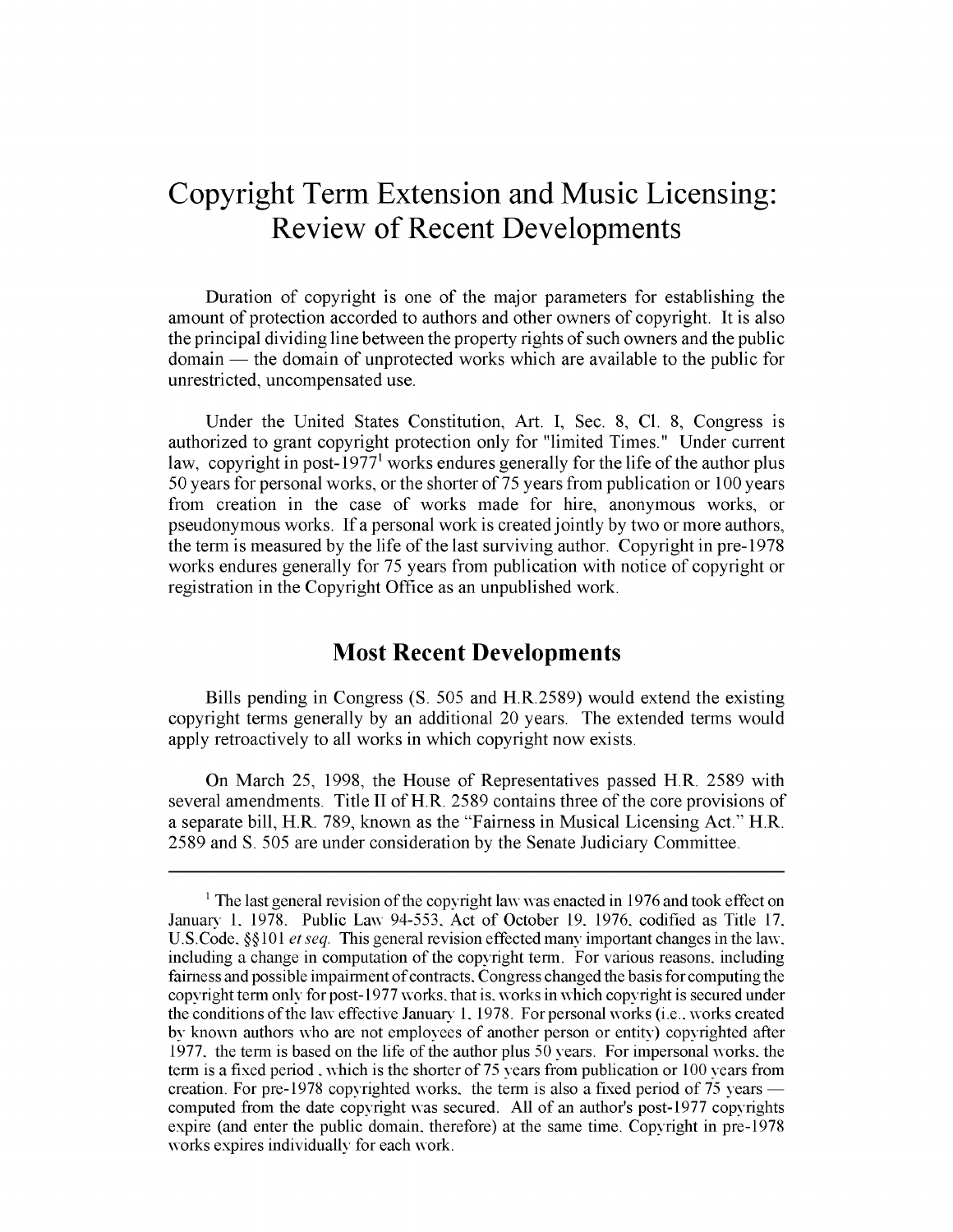This report summarizes H.R. 2589 as passed by the House of Representatives and reviews and summarizes the arguments for and against both the term extension and the music licensing proposals.<sup>2</sup>

#### Summary of Copyright Term-Extension Provisions

Title I of H.R. 2589 would increase the term of existing and future copyrights by 20 years. Essentially the same term-extension proposals were considered but not enacted in the  $104<sup>th</sup>$  Congress.<sup>3</sup> The House Judiciary Committee reported favorably on H.R. 2589 with amendments on March 18, 1998.<sup> $+$ </sup> The House passed the bill with further amendments, including the music licensing provisions of Title II, on March 25, 1998.

Title I of H.R. 2589, in addition to adding 20 years to the term of existing and future copyrights, would: 1) grant a new, limited termination right<sup>5</sup> with respect to the 20-year period; 2) expand the classes of persons eligible to terminate licensing contracts; 3) grant libraries and nonprofit educational institutions a narrow exemption to use copyrighted works during the 20-year period if the works are not commercially exploited and copies are not available at a reasonable price; 4) express a "sense of Congress" view encouraging private sector interests to negotiate voluntary agreements to establish an audiovisual works fund allocating royalties received from the exploitation of motion pictures during the 20-year period; and 5) require the assumption by transferees of motion picture rights of certain collective bargaining contractual obligations.

#### Copyright Term Extensions.

 $\bullet$  For post-1977 personal works, the copyright term would become life of the author plus 70 years.

<sup>&</sup>lt;sup>2</sup> This report does not discuss S. 505 further, but notes that the basic term-extension provisions of S. 505 and H.R. 2589 are identical. The music licensing provisions are not included in S. 505. For a more detailed analysis of the term-extension issues, see a separate report by D. Schrader. *"Proposed US. Copyright Term Extension, "* CRS Report No. 95-799 S. For a more detailed analysis of the musical licensing issues, see a separate report **by** D. Schrader. *Music Licensing Copyright Proposals: An Overview of H.R. 789 and S. 28,* "CRS Report No. 97-789 A.

**<sup>3</sup> S.** 483 and H.R. 989. Hearings were held on H.R. 989 **by** the House Subcommittee on Courts and Intellectual Property on June 1. 1995 and July 13. 1995. Senate hearings were held on September 20. 1995. The Senate Judiciary Committee reported an amended version of **S.** 483. **S.** REP. 104-315. 10 <sup>4</sup> th Cong.. 2d Sess. (1996). No further action occurred on either bill in the  $104<sup>th</sup> Congress$ .

 $4$  H.R. REP. 105-452, 105<sup>th</sup> Cong., 2d Sess. (1998).

<sup>&</sup>lt;sup>5</sup> A "termination right" is an inalienable right granted by the copyright statute to authors and their heirs to revoke an earlier contract assigning or licensing rights to another party. after a certain period of years.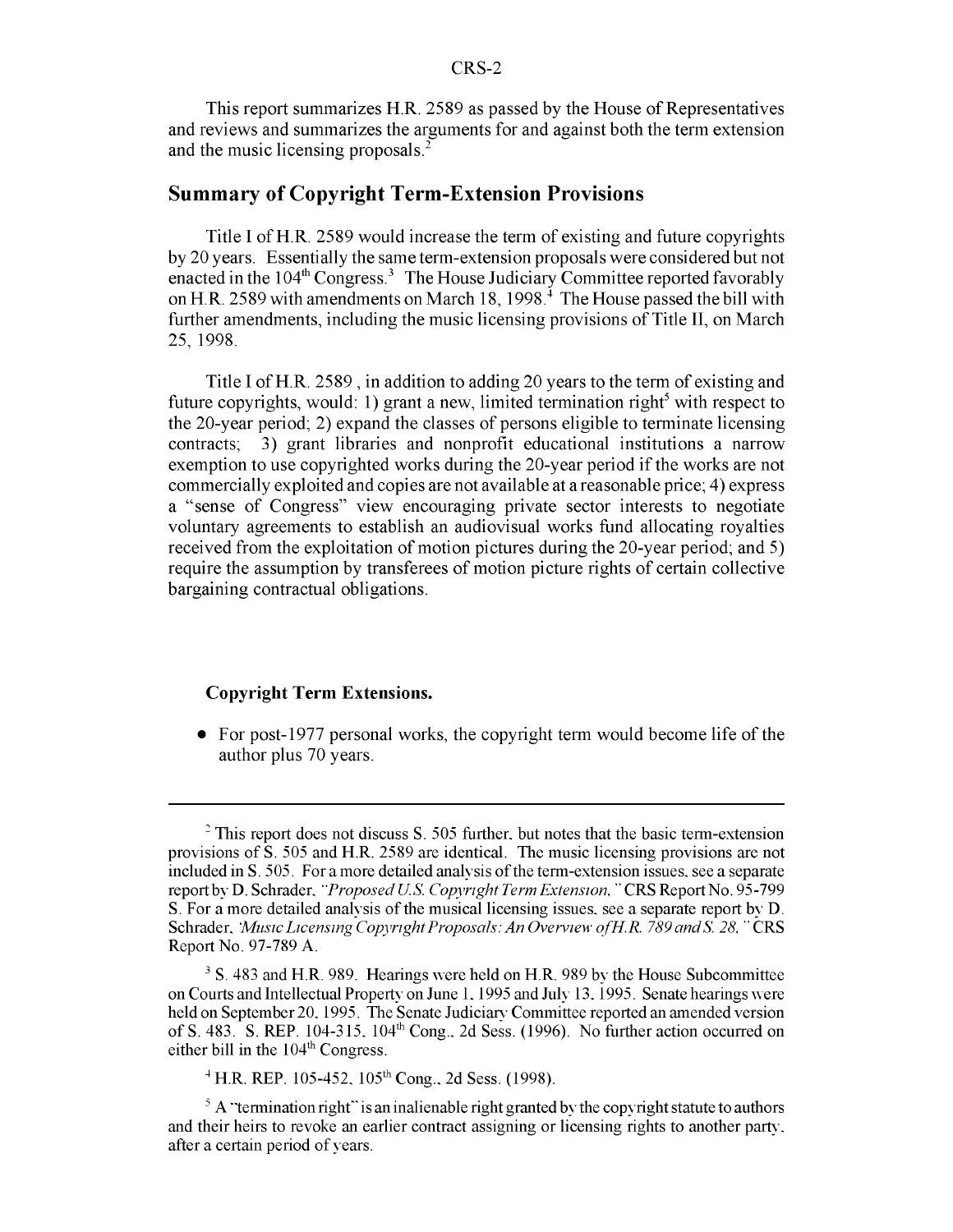- \* For post-1977 works for hire, anonymous or pseudonymous works, the term would become the shorter of 95 years from publication or 120 years from creation.
- For pre-1978 works, the term would become 95 years from the date copyright was secured either by publication with notice of copyright, or, in the case of unpublished works, by registration.

All of the extended terms would apply retroactively to any work in which copyright now exists, and to the works that have been retrieved from the public domain by the 1994 law implementing the General Agreement on Tariffs and Trade  $(GATT)$ .<sup>6</sup>

Another special provision would extend the term of works created but not copyrighted before 1978 (i.e., unpublished, unregistered works) by 20 years (by increasing their expiration date from 2027 to 2047), provided the work is published by December 31, 2002.<sup>7</sup> Preemption of common law/state law copyright in pre-February 15, 1972 sound recordings is also delayed 20 years from February 15, 2047 to February 15, 2067.

Termination Provisions of H.R. **2589** (Title **I).** Termination provisions affect transfer and ownership of the rights granted to authors under the copyright statute. They are a means for regulating who benefits from a statutory increase in the length of the copyright term. The exercise of termination rights essentially effects a reversion of the copyright (or other partial rights) back to the original author-owner (or the heirs of the author) notwithstanding a contractual assignment of the property to another.

Existing copyright law contains two termination provisions. One termination clause applies to "old law works" (i.e., works copyrighted before 1978), which is found at section 304 (c) of the 1976 Copyright Act. It applies to grants (i.e., licensing agreements) executed before January 1, 1978 by the author or any

**<sup>6</sup>**Uruguay Round Agreements Act. Pub. L. No. 103-465 (December 8. 1994). For eligible works, copyright restoration occurred automatically one year after the effective date of the entry into force of the World Trade Organization. Therefore, these copyrights were restored effective January 1. 1996. While the eligibility rules are complicated, in general copyright is restored for "foreign-origin" (i.e., non-United States origin) Berne Convention works. The Berne Convention is the major international copyright treaty, of which the United States became a member on March 1. 1989.

**<sup>7</sup>** The general revision of the copyright law effective January 1. 1978. preempted common law and state statutory copyrights in unpublished works. Congress granted these works a minimum federal term of  $25$  years. The term can be increased to  $50$  years by publication on or before December 31. 2002. H.R. 2589 fixes a 70-year term. if the work is published before 2003. The purpose of the existing law was to provide minimum federal protection for pre-1978 common law works, in order to assure the constitutionality of federal preemption, and to encourage early publication of unpublished works. Since common law copyright was apparently perpetual, many of these works had been protected already for decades or hundreds of years **bv** the states before 1978. No change is proposed to the 25 year term for works created before 1978 if they are not published **by** December 31. 2002.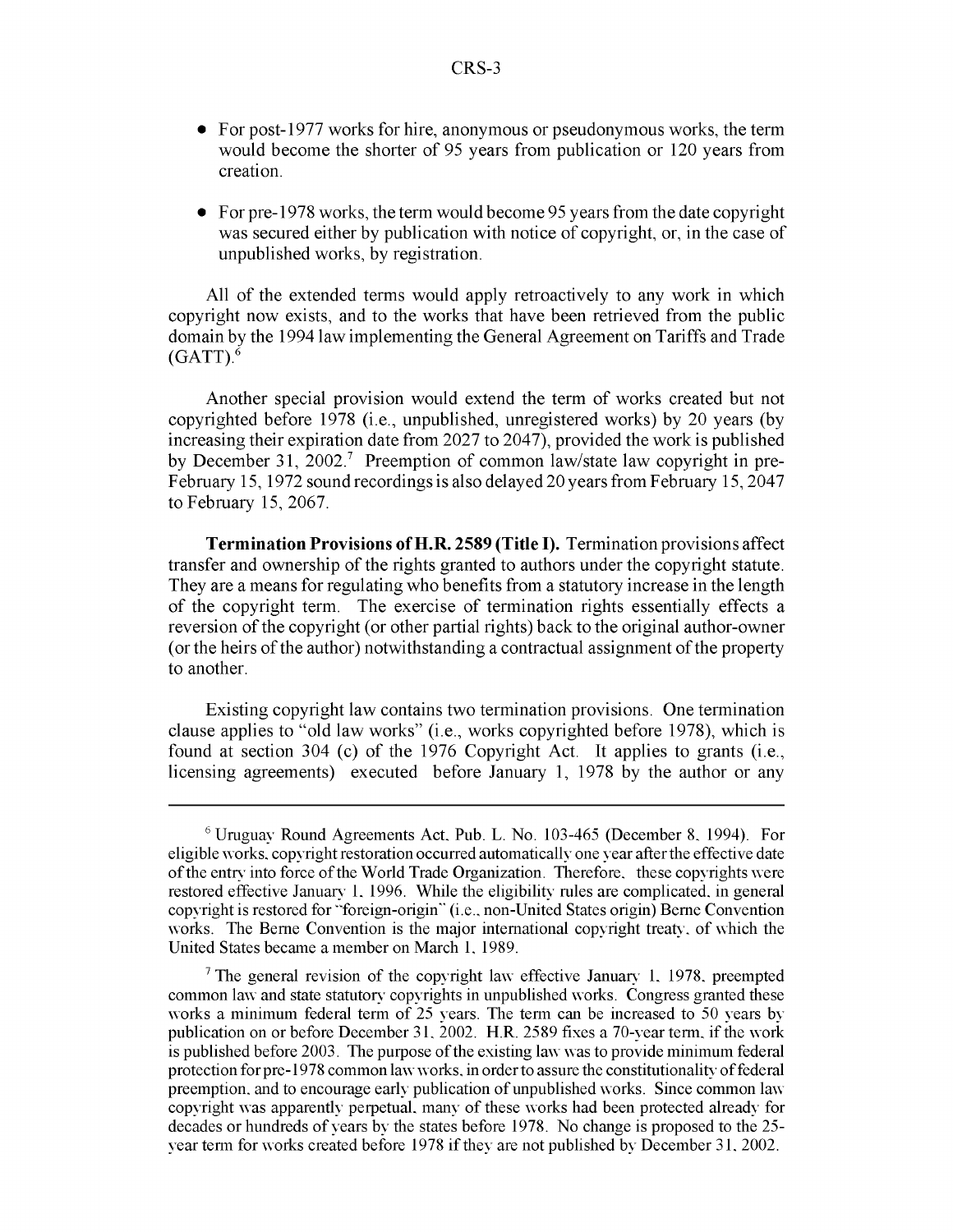statutory renewal claimant. The holder of the termination right can terminate the pre-1978 grant with respect to the 19-year period added to the copyright term for "old law works" by the 1976 Act.

The second termination clause of existing law applies to "new law works" (i.e., works copyrighted on or after January 1, 1978). Under section 203 of the 1976 Copyright Act, grants by the author relating to new law works can be terminated 35 years after their execution.,

H.R. 2589 would give a new termination right<sup>8</sup> to the author or other owner of a termination right in a pre- 1978 grant, whose right to terminate under section 304(c) has already expired without being exercised. The basic structure of the existing "304(c)" termination right is retained by SEC. 102(d) of H.R. 2589. The time limit for exercising the right is changed, however, and the new "304(d)" termination right applies to the 20-year extension legislated by the bill. Termination could be effected at any time during a 5 year period beginning at the end of the 75 year copyright term.

The new "304(d)" termination right would apply only to grants executed before January 1, 1978.

If the existing section 304(c) termination right has already been exercised, the holder of the exercised termination right would own the copyright in the 20-year added period, unless the copyright has already been re-assigned post-termination. Such re-assignments are not terminable. In that case, the assignee would own the copyright during the 20-year added period.

SEC. 103 of H.R. 2589 makes a second change in the termination provisions of existing law. Unlike the first, above-discussed change, the amendment effected by SEC. 103 applies both to "old law" and "new law" works. Under existing law, the author's executor under a will, administrator, personal representative, or trustee have no termination right. The next of kin have a termination right in transfers which they may have granted with respect to "old law" works but have no termination rights in "new law" works. SEC. 103 of H.R. 2589 grants a termination right to the author's executor to terminate the author's interest, if the author, spouse, children, and grandchildren are deceased. Also, in the absence of a will and no surviving author, spouse, child, or grandchild, the administrator, personal representative, or trustee of the author's estate would own the author's termination interest in the case of both "old law" and "new law" transfers by the author.

<sup>&</sup>lt;sup>8</sup> The new termination right would be codified as section 304(d) of 17 U.S.C.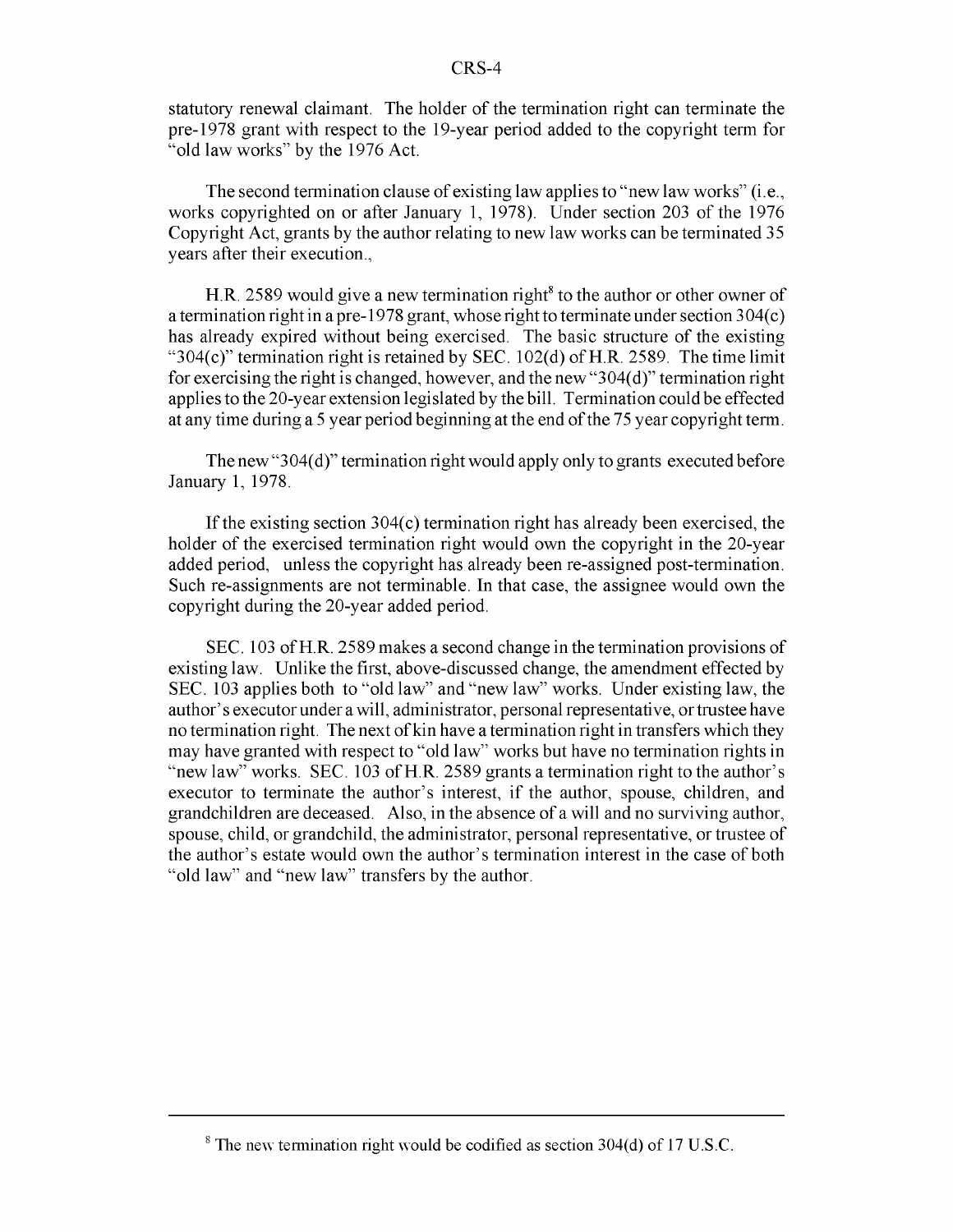#### Reproduction **by** Libraries and Archives During the 20-Year Added Period.

Libraries, archives, and educational groups expressed concerns about diminution of the public domain as a consequence of adding 20 more years to the copyright term. In partial response to these concerns, SEC. 104 of H.R. 2589 could amend 17 U.S.C. 108 to limit the rights of copyright owners against libraries, archives, and nonprofit educational institutions during the 20-year added period. These entities will be allowed to reproduce, distribute, display, or perform in facsimile or digital form, copies of works during the 20-year period for preservation, scholarship, or research purposes, if the works are not being commercially exploited and copies or phonorecords cannot be obtained at a reasonable price.

This exemption does not apply after notice by the copyright owner that the conditions for use are not satisfied, or to subsequent users other than the exempt entities.

Motion Picture Contracts: Division of Royalties During the 20-Year Added Period. Term-extension proponents place great emphasis on the need to harmonize U.S. copyright terms with the European Union terms. They argue that this harmonization will result in increased economic benefits through the additional 20 years of royalties from foreign licensing of commercially valuable U.S. works.

In the case of motion pictures, it is not certain that term extension will result in 20 years of added royalties abroad. The question arises because of the treatment of impersonal works, works made for hire, and "related rights" in the European Union, in comparison with the treatment of these works or rights in the United States.

Under existing **U.** S. law, virtually all commercially significant theatrical motion pictures are "works made for hire." The copyright endures for the shorter of 75 years from publication or 100 years from creation.

The Berne Convention (to which the United States and the European Union States are bound) sets a minimum term for motion pictures at either i) life of the author plus 50 years, or ii) 50 years from making the motion picture publicly available (or if not publicly available, 50 years from the making).

Article 2(2) of the European Union Directive on Copyright Duration sets the term for "cinematographic or audiovisual works" at the life of the author(s) plus 70 years after the death of the last of four contributors to survive **-** the principal director, the author of the screenplay, the author of the dialogue, and the composer of the music specifically created for the motion picture. This life-based term is established in the context of another provision that mandates that at least the principal director shall be considered the author.<sup>9</sup> Article 3(3) of the European Union Directive provides that the "related rights" of the film producer shall expire 50 years after the fixation is made, or, if the film is lawfully published or lawfully communicated to the public during that period, 50 years from the first publication or communication to the public, whichever is earlier. The term "film" specifically

<sup>&</sup>lt;sup>9</sup> Article 2(1) of the European Union Directive on Copyright Duration (effective July 1, 1995) (hereafter, the "EU Directive").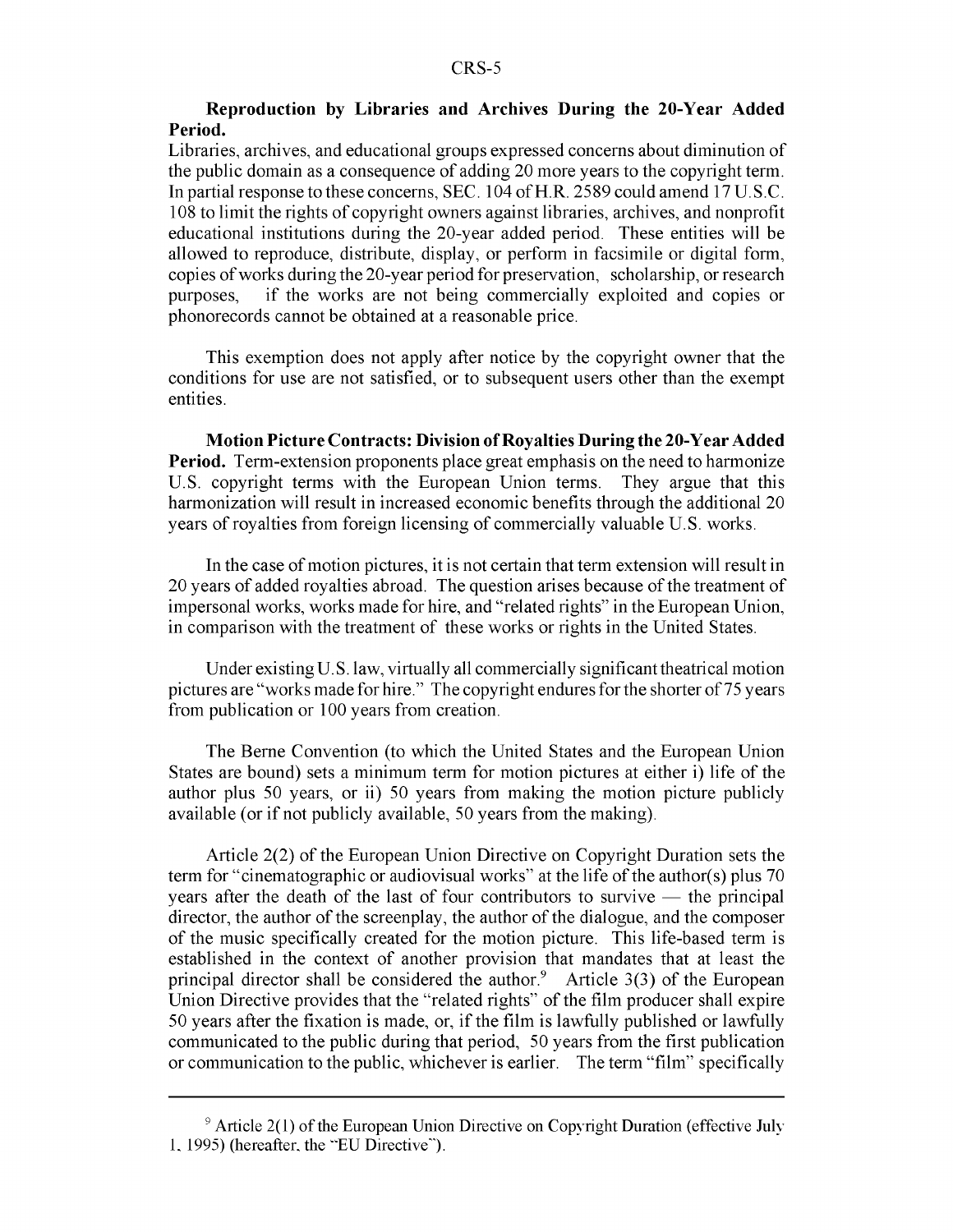designates a "cinematographic or audiovisual work," according to Article 3(3) of the Directive.<sup>1</sup>

Under these standards, what European Union term applies to U.S. motion pictures and who is entitled to collect licensing fees for uses of the motion picture in European Union countries during the extended 20-year period? The answers are not self-evident. These issues will likely be the subject of future trade negotiations between the United States and the European Union.

The fundamental conflict between U.S. and European treatment of motion picture copyrights arises because, in general, the Europeans believe that, at least some of the principal, individual creative artists who contribute to the creation of the morion picture, should be considered authors and owners of copyright. United States law, on the other hand, rests on the view that theatrical motion pictures are usually corporate, collaborative creations, and therefore the production company is generally considered the author (of a work made for hire) and the owner of copyright. Further, in the United States, the rights of the creative talent are recognized through collective bargaining agreements between the motion picture producers and the unions or guilds representing the creative artists rather than through rights under the copyright law.

In an effort to clarify further the rights of contributors to U.S. motion pictures,. H.R. 2589 contains two sections dealing with licensing of motion pictures during the 20-year period.

SEC. 105 expresses a "sense of Congress" viewpoint. It is intended to encourage voluntary agreements between the producers and the various contributors to a motion picture leading to the establishment of a fund or other mechanism for the division of royalties accrued during the 20-year extension period.

SEC. 106 of H.R. 2589 amends Part VI of title 28 U.S.C. by adding a new Chapter 180 dealing with the assumption of contractual obligations when transferring motion picture rights. The contractual obligations referenced are those that attach to motion pictures because of collective bargaining agreements between the motion picture producers and the creative guilds or unions representing various contributors to the creation of motion pictures such as directors, screenwriters, actors and actresses, composers, lyricists, musicians, and other artistic talents. With the exception of collective bargaining agreements limited to the public performance right, SEC. 106 requires that the transfer of motion picture rights shall be deemed to incorporate the collective bargaining agreements negotiated after the enactment of H.R. 2589, if the transferee knew or had reason to know about the agreements, or if there is an existing court order against the transferor which the latter is not able to satisfy within 90 days after the order is issued.

 $10$  The optional term of a fixed 70 year period for certain copyrights owned by legal persons does not seem to apply to U.S. motion pictures. The requirement of Article 2(1) to make the director an author seems to foreclose application of the "legal person" provision to theatrical motion pictures. Since the director of a theatrical motion picture is given screen credit, the naming of this "author" on the work means the "legal person" option cannot be applied.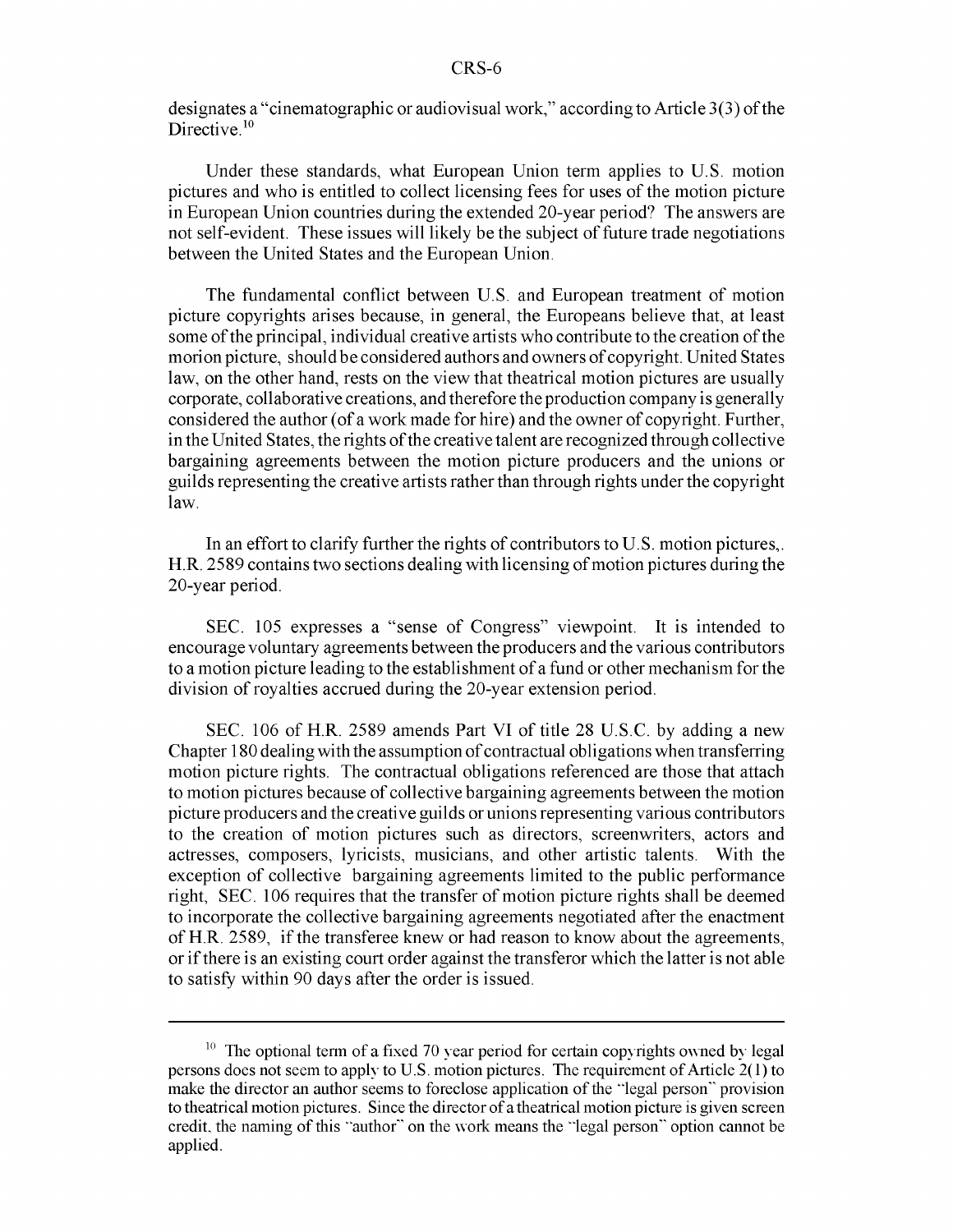If the transferor of motion picture rights fails to notify the transferee of the collective bargaining obligations and the transferee becomes bound by a court order to make payments under the collective bargaining agreement, the transferor is liable to a damages claim by the transferee.

#### Summary of Music Licensing Provisions – Title II

Under the existing law — the Copyright Act of  $1976<sup>11</sup>$  — the owner of copyright in a musical work is granted the exclusive right to perform the work publicly [ 17 U.S.C. 106(4)], subject to specified limitations or exemptions.

A musical work is "publicly performed" if it is rendered or played directly or by means of any device or process either i) at a place open to the public or any place where a substantial number of persons outside of the normal circle of family and social acquaintances is gathered, or ii) by transmission to a place open to the public or to the unassembled public which is capable of receiving the performance (for example, by radio, television, cable, or satellite).

Performances at "semi-public" places are generally considered public performances. These places include "clubs, lodges, factories, summer camps,  $...$ schools;<sup>12</sup> daycare, seniors, and other recreational centers; and possibly the common areas of hospitals, nursing homes, and other care facilities.<sup>13</sup>

Performances of music at public places such as restaurants, bars, taverns, nightclubs, conventions, and stores are public performances, whether the music is performed live, or by recordings or transmissions, and whether the music is used as background, incidental, or theme music. Of course, performances of music in concert halls, opera houses, stadiums, outdoor arenas, and similar places open to the public are public performances.

Although the above examples constitute public performances, the need to obtain a music performing license hinges upon the availability or absence of an exemption, limitation, or exception to the music copyright owner's public performance right. If the performance is neither exempt nor subject to compulsory licensing, the music user must obtain permission or a license to perform the music by negotiating the terms and conditions with the music copyright owner or an authorized agent. With few exceptions, music performing licenses are obtained from the performing rights societies ("PRS"), who represent music copyright owner.<sup>14</sup>

**<sup>11</sup>** Public Lav 94-553, 90 Stat. 2541, Act of October **19,** 1976, codified as title 17 of the U.S. Code, sections 101 et.seq.

 $12$  H.R. REP. 1476, 94<sup>th</sup> Cong., 2d. Sess. 64 (1976) (hereafter, the  $\cdot$ 1976 House Report").

<sup>&</sup>lt;sup>13</sup> Whether common areas of care facilities are "public places" has been debated but not litigated. It is likely that the private or semi-private rooms of residents or patients of care facilities are not public places.

 $14$  By custom and practice, music publishers and composers-lyricists generally share the royalties obtained under the music performing right equally **-** that is. 50-50 **-** after the (continued...)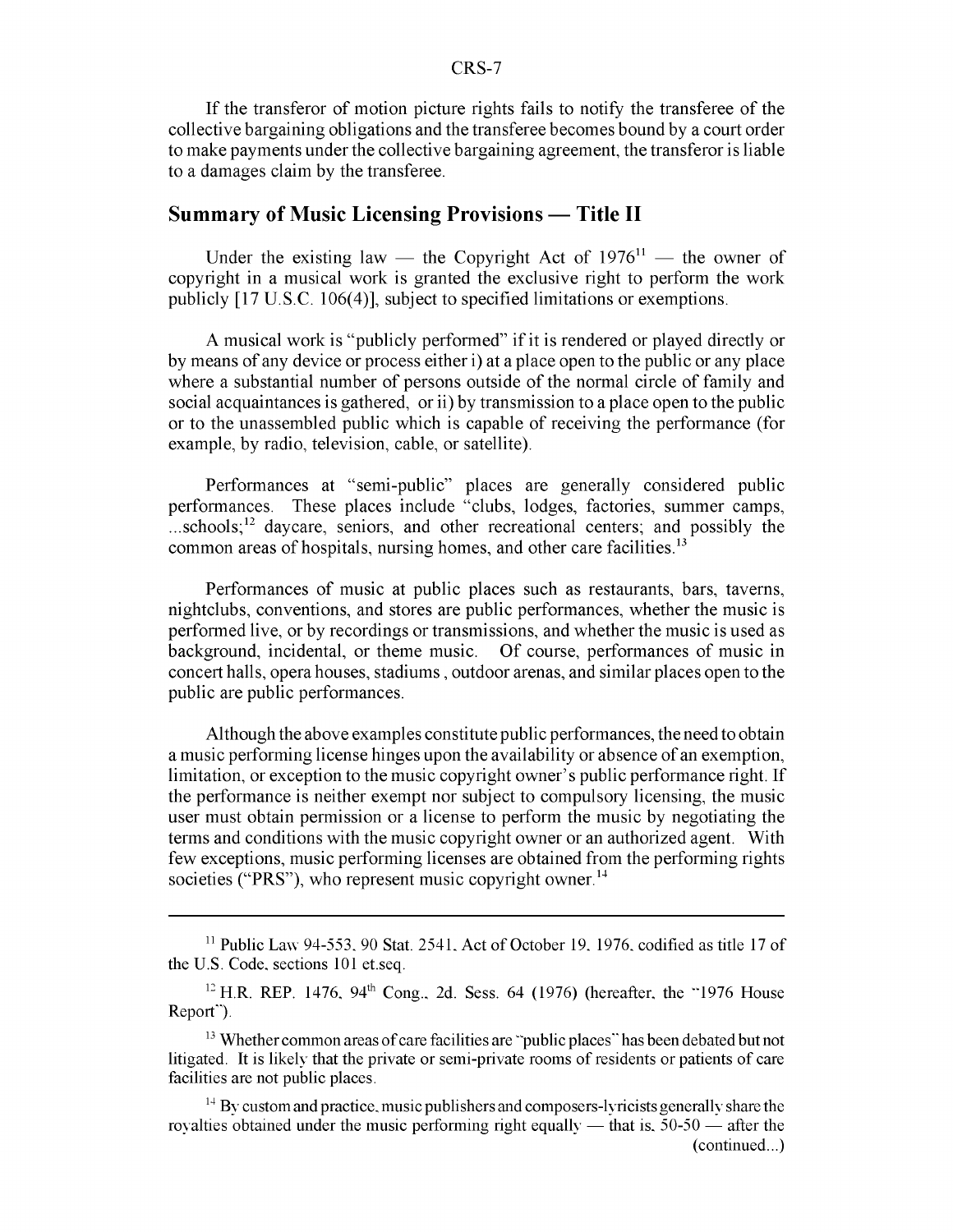The principal exemptions or limitations to the music performing right are set forth in section 110 of the Copyright Act, or in the compulsory licensing sections.15

The existing music performing right was enacted as part of the last general revision of the copyright law in the Copyright Act of 1976. Under the former law, the Copyright Act of 1909, nonprofit performances of nondramatic music were exempt. The statute did not define "nonprofit." The term was given meaning by the courts. Although the line drawn between "for-profit" and "nonprofit" performances was not always clear, in general the nonprofit exemption was applied fairly broadly. Musical performances by public broadcasting and by religious broadcasters were arguably exempt.

In the Copyright Act of 1976, Congress dropped the broad exemption for nonprofit musical performances and replaced it with a broad performance right, which is subject to specific, more narrowly-drawn exemptions.

The 1976 Act also legislated a broad definition of the term "public," which results in application of the music licensing rights to "semi-public" contexts that formerly were arguably considered private performances of music (e.g., performances at membership clubs, fraternal organizations, lodges, summer camps, and perhaps private schools).<sup>16</sup>

The general effect of these changes from the Act of 1909 was to create a need to obtain a music performing right license on a broader basis than under the law in effect before 1978. Since January 1, 1978, the performing rights societies have gradually extended their music licensing efforts to take full advantage of the new rights granted to their members (composers, lyricists, and music publishers). The expansion of music licensing efforts has generated opposition and counter-legislative proposals from groups impacted by the broader music performing right.

H.R. 789, the "Fairness in Musical Licensing Act," proposes several changes in music licensing by expanding certain exemptions to the public performance right; by requiring new licensing practices (such as arbitration of licensing rates); by

 $14$ (...continued)

PRS deducts its administrative costs. Currently, there are two major PRS who control virtually all of music licensing: the American Society of Composers, Authors, and Publishers ("ASCAP") and Broadcast Music Inc. ("BMI"). Both PRS operate under antitrust consent decrees.

 $^{15}$  The Copyright Act has 5 active compulsory licenses: section 111 (cable retransmissions), section 114(f) (subscription digital audio transmissions of sound recordings), section 115 (mechanical reproduction of music), section 118 (public broadcasting license), and section 199 (satellite television license). All of these compulsory licenses affect public performance of music except the section 114(f) subscription transmission license and the section 115 recording license.

<sup>&</sup>lt;sup>16</sup> See, Metro-Goldwyn-Mayer Distributing Corp. Wyatt, 21 C.O. BULL. 203 (D. Md. 1932). The House Report accompanying the bill later enacted as the Copyright Act of 1976 explicitly states the congressional intent to broaden the public performance right to put performances at semi-public places under the control of the copyright owner. 1976 House Report at 64.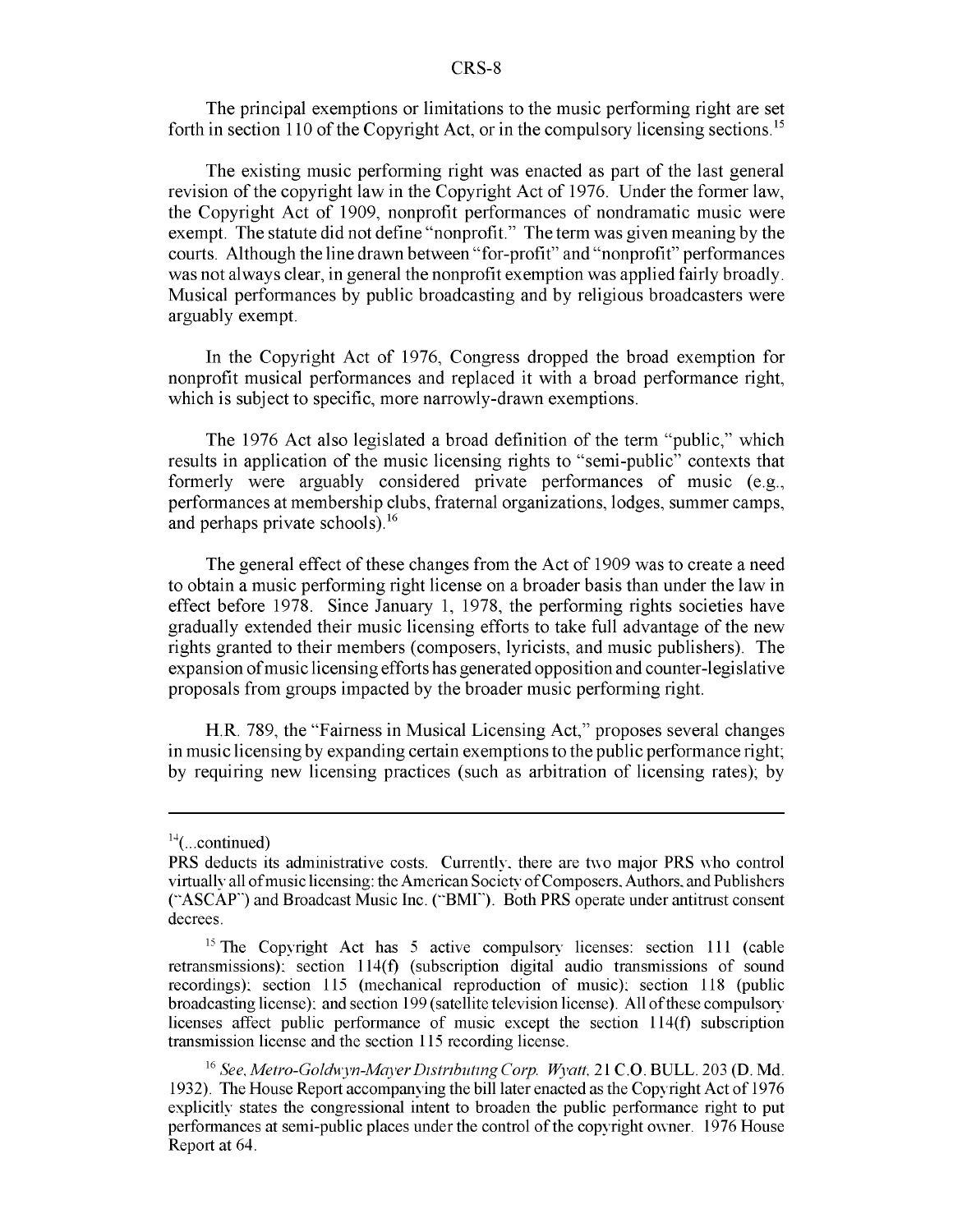establishing statutory conditions for radio per program licenses; by requiring access to PRS repertories and licensing information; and by eliminating the vicarious or contributory infringement liability of landlords and other event sponsors for the musical performances by tenants or lessees, under certain conditions.

The supporters of this music licensing bill have linked their legislative effort with the copyright term extension bills for at least two reasons. Music licensing supporters argue that the additional 20 year period of copyright protection should be balanced by some concessions to music users. Secondly, supporters of music licensing reform argue that music copyright owners are principal beneficiaries of the term extension bill.

Music and other copyright owners deny there is any appropriate link between the copyright term extension proposals and the music licensing proposals. Copyright owners support term extension but oppose the music licensing proposals of H.R. 789 and **S.** 28.

Over the objections of copyright owners, H.R. 2589 was amended during floor debate in the House of Representatives to include three of the core provisions from the music licensing bill in H.R. 2589 as Title II. The three music licensing provisions added to H.R. 2589 are: i) additional exemptions in section 110 for performance of music by means of playing a radio or television in a public place ["business exemptions" of SEC. 202]; binding local arbitration to review the reasonableness of the rates charged by ASCAP and BMI [SEC. 203]; and elimination of vicarious or contributory infringement liability for landlords under certain conditions [SEC. 204].

Business Exemptions. Current law exempts performances of any work by public reception of broadcasts or other primary transmissions, if-- reception occurs by means of receiving equipment commonly used in private homes, there is no direct charge to see or hear the transmission, and the transmission is not further distributed.

SEC. 202 of H.R. 2589 would expand the exemption for public performances of nondramatic music in business contexts to apply to **-**

i) areas of less than 3500 sq. feet where a transmission is intended to be received (excluding the customer parking area), or

ii) areas greater than 3500 sq. feet (A) if there is an audio only performance by means of not more than 6 speakers (and no more than 4 speakers in any one room) or (B) in the case of an audiovisual performance, any visual portion is communicated by no more than two devices each with a diagonal screen size no greater than 55 inches and the audio portion is transmitted under the same standards as an audio only transmission (i.e., no more than 6 speakers; no more than 4 speakers in any one room).

In addition, there can be no direct charge to see or hear the transmission, the transmission must not be further transmitted, and it must be licensed.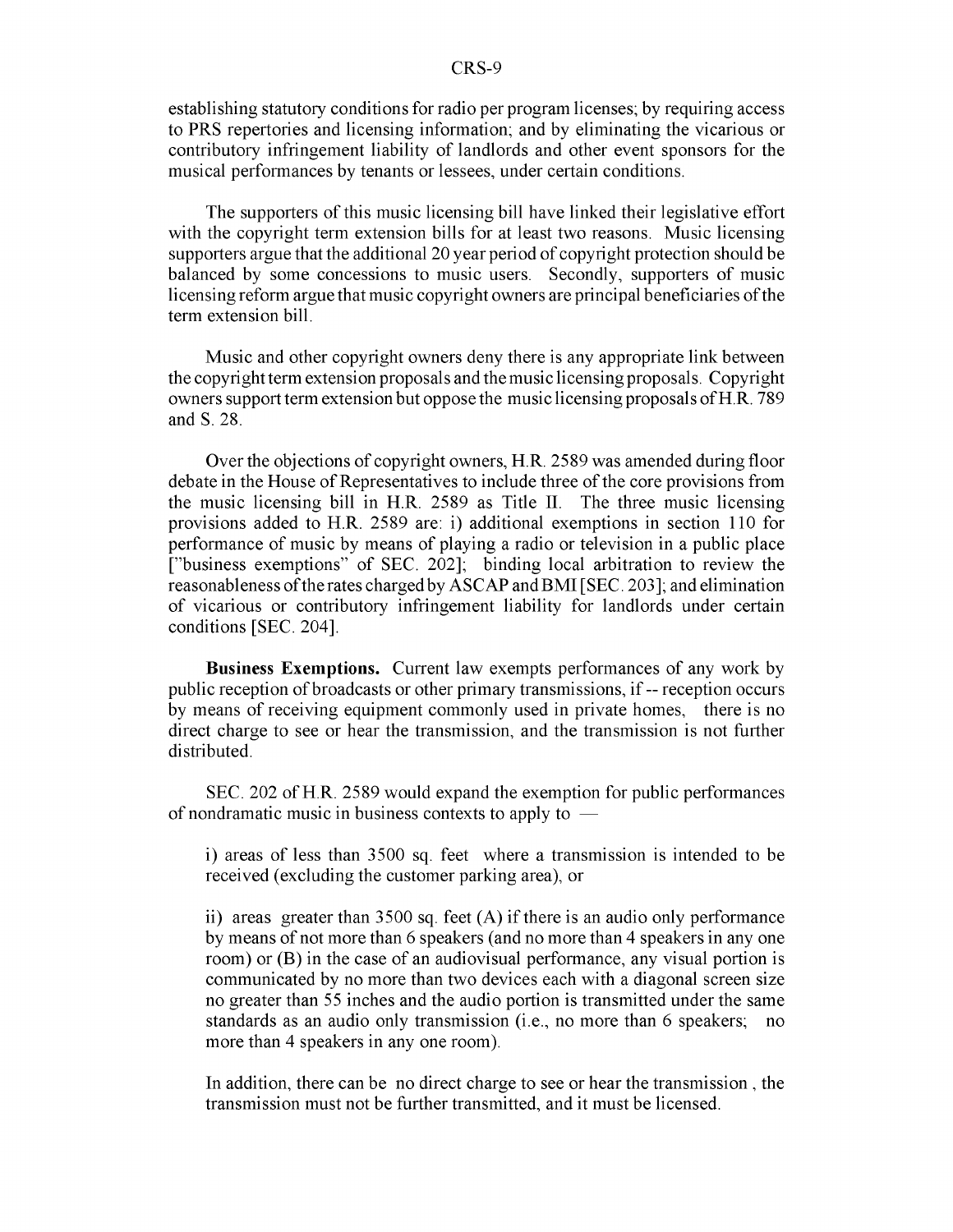Amendments are also made to the existing section 110(7) exemption for performance of music in stores as part of promotional efforts to vend music and records. These changes broaden the exemption to cover audio, video and other devices used to promote retail sales of physical equipment for playing or recording music. Other relatively small amendments strike the limiting word "sole" before purpose and strike the limitation to performances "within the immediate area where the sale is occurring."

Local Arbitration of Rate Disputes. In accordance with the existing antitrust decrees<sup>17</sup> governing the two major performing rights societies ("PRS") -- ASCAP and BMI, disputes about the rates the PRS charge music users to pay for performing right music licenses can be challenged and reviewed only by the designated Rate Court in the federal district court for the Southern District of New York. Although rates must be challenged in the S.D.N.Y., the PRS can be sued for antitrust violations in any federal district court.

SEC. 203 of H.R. 2589 requires binding local arbitration of rate disputes at the option of persons or entities defined as "general music users." Local arbitration could be demanded either prior to any court action, or, in the context of an infringement suit, by annexation to the judicial proceeding. A "general music user" is defined to include persons who perform musical works publicly other than by transmission (unless the transmission occurs within a single commercial establishment or establishments under common ownership or control). Radio and television broadcasters, cable operators, and satellite service providers would not be able to invoke binding arbitration.<sup>18</sup>

Pre-litigation arbitration can be invoked by a general music user in cases of a rate dispute with a PRS. Court-annexed arbitration can be invoked by a general music user who is sued for infringement of the music performing right and admits the prior public performance of the music but contests the amount of the licensing fee.

The arbitrator fixes a "fair and reasonable fee," and is authorized to make infringement determinations about past performances as well as fix the fee for future performances for a period of not less than 3 years or more than 5 years (if the music user requests the arbitrator to set a fee for future performances).

If the arbitrator makes a finding of infringement, the arbitrator can impose a penalty which, in pre-litigation arbitration, "shall not exceed the arbitrator's determination of the fair and reasonable license fee." In short, the PRS could recover the licensing fees determined to be reasonable and nothing more. In the

<sup>&</sup>lt;sup>17</sup> ASCAP is governed by a 1950 consent decree. BMI is governed by a 1966 consent decree, which was modified only in 1994 to establish the district court for the S.D.N.Y. as the forum to review BMI music licensing rates. A different judge would be assigned to the BMI proceedings than the judge who presides at the ASCAP proceedings.

 $18$  The exclusion of broadcasters, cable, and satellite providers from court-annexed arbitration is a change from the original music licensing bill. H.R. 789. Under H.R. 789. broadcasters and other transmitters were excluded from pre-litigation arbitration but they could have invoked arbitration if they were sued for copyright infringement.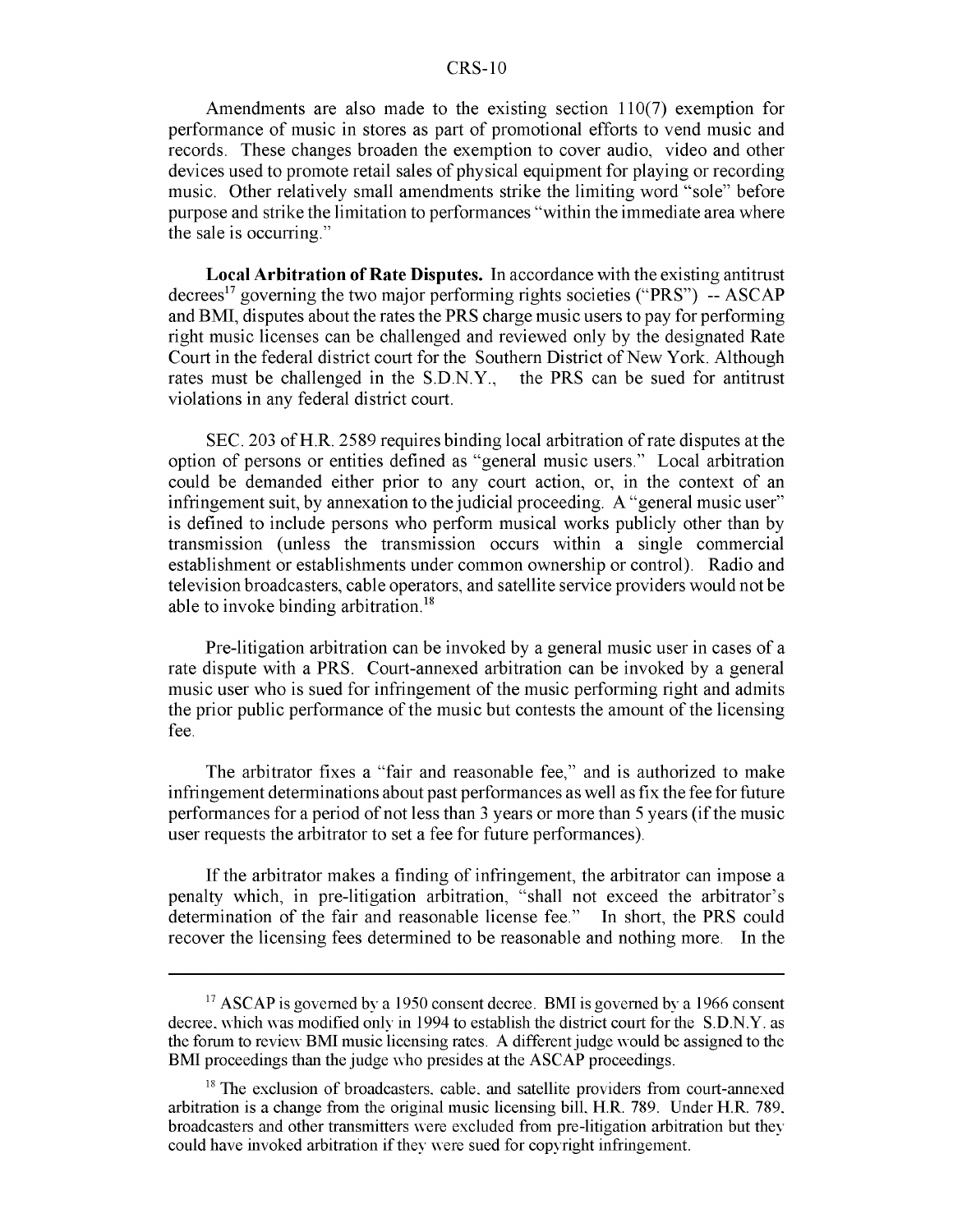case of court-annexed arbitration, however, greater damages are permitted. The arbitrator's award for past infringements "shall not exceed two times the amount of the blanket license fee" during the years the performances occurred.

Prohibition of Vicarious or Contributory Infringement Liability of Landlords and Event Sponsors. Under the judicially created doctrines of vicarious or contributory infringement,<sup>19</sup>in addition to the actual performer of musical works, the landlord, sponsor/organizer of an event, or the owner of the facilities where unlicenced music is performed, is generally liable for the infringing performance. Liability attaches if there is a financial benefit to the landlord or other facility provider, even if the contract with the performer gives the landlord no right to select the music and requires the performer to obtain a performing right license.

By custom and practice, individual performing artists ordinarily do not obtain music performing right licenses. The PRS seek to license the landlord, event sponsor, or other owner of the facilities instead of the performer. The doctrines of vicarious and contributory infringement underwrite this practice.

SEC. 204 of H.R. 2589 would amend 17 U.S.C. 501 to eliminate this vicarious or contributory infringement liability of the landlord, event sponsor/organizer, or other owner of the premises where copyrighted works are performed by a tenant or other user of the space, if the contract with the performer prohibits infringing performances and the landlord-facility provider does not exercise actual control over selection of the copyrighted works performed.<sup>20</sup>

#### Arguments for and Against Copyright Term-Extension

The arguments in favor of term extension distill to two main points: 1) economic fairness to the heirs of authors in view of increased longevity since the life-plus-50 standard was "adopted" in  $1908$ ;<sup>21</sup> and 2) the "economic necessity" of matching the European Union standard of life-plus-70 in order to i) avoid application of the rule of the shorter term for musical works and other personal works<sup>22</sup> and ii)

 $21$  Although the Berne Convention recommended a term of life-plus-50 years as early as 1908, that term did not become mandatory until the 1948 Brussels Act.

 $19$  The Copyright Act does not refer to vicarious or contributory infringement. The basic infringement provision,  $17$  U.S.C.  $501(a)$ , simply provides that "[a]nyone who violates any of the exclusive rights of the copyright owner ... is an infringer of the copyright **......**

 $20$  H.R. 2589 substantially broadens the elimination of vicarious or contributory infringement liability compared to H.R. 789 (the music licensing bill) since H.R. 2589 eliminates vicarious or contributory liability for public performances of any works; H.R. 789 eliminates this liability only for musical works.

<sup>&</sup>lt;sup>22</sup> The direct benefit of term-extension appears limited to these categories since the European Union accords lesser protection than existing U.S. law in the case of corporate works and works made-for-hire. The "rule of the shorter term" means that a country is entitled to compare the copyright term of its law with that of another country and apply the term that is shorter. This form of reciprocity is permitted **by** Article 7 of the Berne Convention.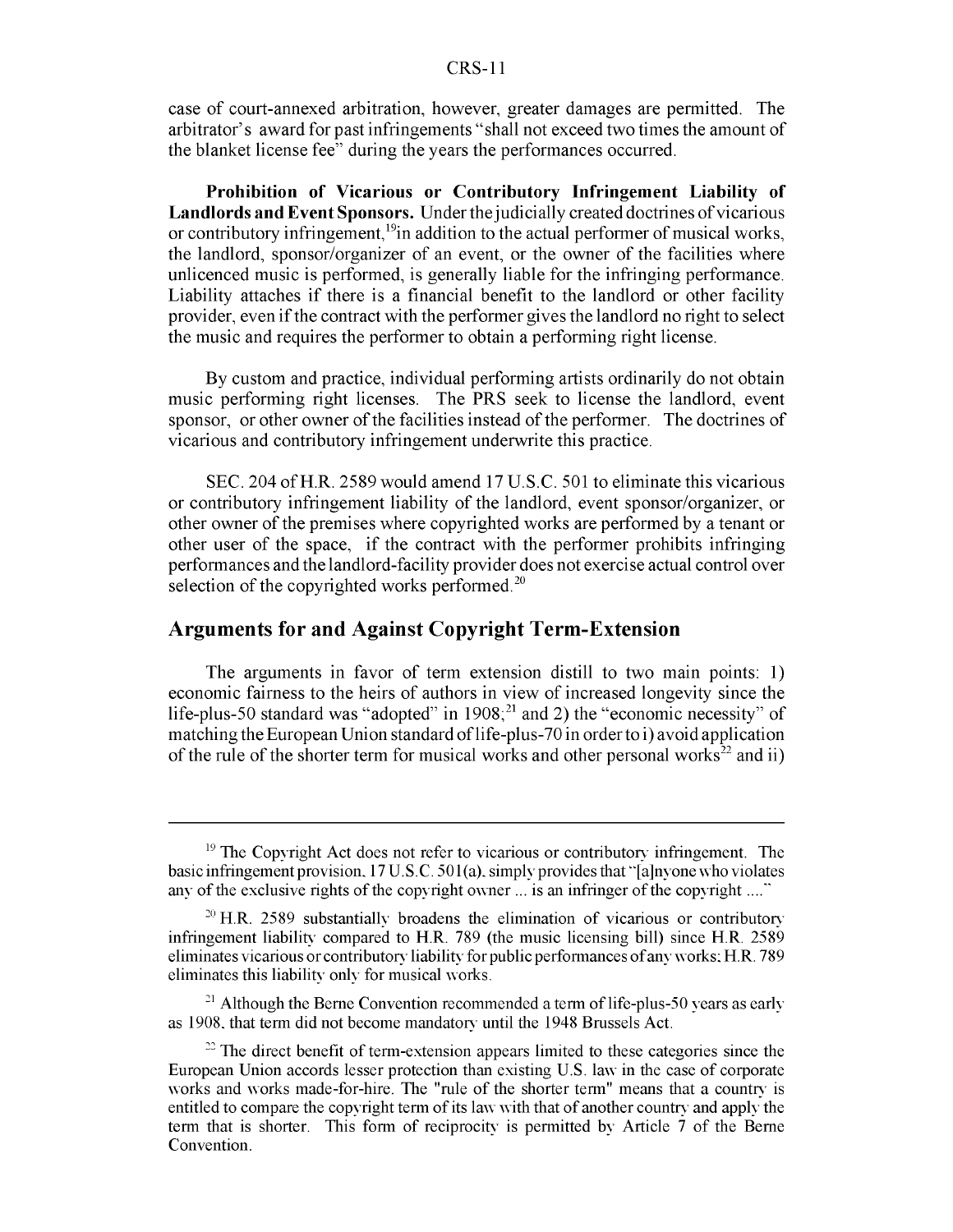to enhance the bargaining position of the U.S. Government and U.S. copyright industries in international trade negotiations, both bilateral and multilateral.

Those who oppose term-extension, in addition to denying the validity of the proponent's arguments, argue that the public domain will be diminished to the detriment of the public and new authors, and that there is no proof (or reason to believe) that a 20-year extension of the term will motivate any author to greater creativity. Therefore, opponents assert, any possible benefits of an improved international trade position are far outweighed for the public by the added costs of 20 more years of restricted access without more creativity to balance these costs.

The argument based on increased longevity and economic fairness to authors' heirs assumes that it is appropriate to provide sufficient copyright duration to provide an income to authors' children and grandchildren. A subsidiary argument about economic fairness notes that modern technologies have increased the value of copyright properties for longer periods. The authors' heirs, it is asserted, should have the benefit of this extended value.

Opponents of term-extension argue that increased longevity has already extended the period of copyright duration under the life-based system that is the international standard. Authors live longer, and their copyrights therefore endure for additional years. With respect to income for children and grandchildren, opponents argue that many authors do not have heirs, and, even if there are heirs of the author, the real beneficiaries of the copyright in the fixed years after the death of the author are corporate interests or persons other than the heirs. With respect to the increased value of works for longer periods, opponents assert this value accrues only for a relatively small number of commercially significant works; the overwhelming bulk of works lose economic significance a few years after their public availability. While authors need copyright protection during their lifetimes as an incentive to create, opponents contend that there is no proof that 70 rather than 50 years of copyright after the death of the author has any positive impact on creativity. In fact, opponents argue that the longer term may even stifle additional creativity **-** older works are favored by term-extension and the added protection may depress the market for new works; also corporate authors may be more inclined to market older works whose marketability is known rather than risk capital on the creation of new works.

Supporters of term-extension counter these points by emphasizing that copyright protection **-** not free use **-** is the engine for the creation of new works. The whole theory of property rights in copyrightable subject matter is that the grant of rights induces creativity for the benefit of the public. Also, proponents contend that this copyright incentive applies both to creators and disseminators of works. The Copyright Clause of the Constitution is intended both to stimulate creativity and to encourage distribution of works to the public. Term-extension, it is asserted, will encourage copyright owners to continue to market their works for maximum public availability. This added protection will encourage further investment and lead to the creation of new works and jobs. Even if individual authors are not stimulated to greater creativity by term-extension, copyright industries will be encouraged to invest in the distribution of old and new works and in the creation of new works.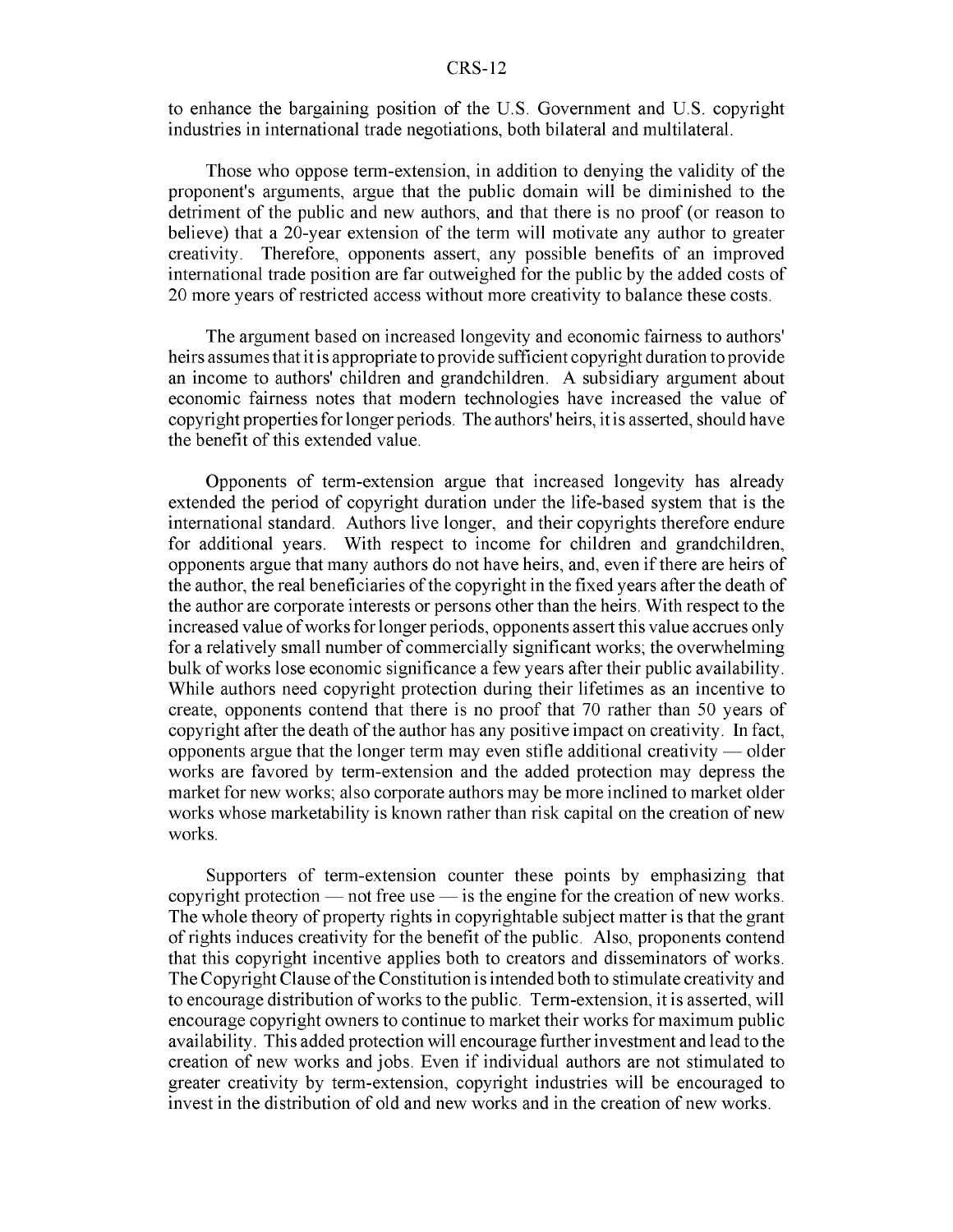Opponents of term-extension view the argument that we need to conform to the European Union standard to protect U.S. works abroad as either a baseless or not proven contention. Since most economically significant U.S. works, other than music, are works made-for-hire, the existing U.S. term of 75 years already exceeds the new European Union terms of 50 years (for the rights of motion picture producers and record producers) or 70 years (for legal persons who own computer software). Even in the case of personal works, the benefit from avoiding application of the rule of the shorter term is arguably very slight. As a practical matter, the shorter term will not apply significantly to life-based copyrights until about the year 2040.

Supporters of term-extension respond that it would be economically foolish for the United States to allow copyright terms in U.S. works to expire before the terms set by the European Union, and that the additional years of protection are needed to enable the U.S. to bargain successfully for adequate protection of U.S. works in foreign countries.

#### Arguments for and Against Music Licensing Reform

The music licensing provisions of Title II of H.R. 2589 are supported by a range of music users including operators of restaurants, bars, taverns, hotels, and retail stores; by general music users (as defined in the bill); by landlords or other owners of facilities where works are performed; and by sponsors and organizers of conventions, meetings, or events where works are performed.

The music licensing provisions of H.R. 2589 are opposed by music copyright owners, copyright owners in general, and the music performing rights societies.

Proponents of music licensing reform make the following arguments **-**

- Music licensing payments by small businesses for public reception by means of playing radios or televisions represent unfair "double dipping" by copyright owners who have been paid already for licensed broadcasts;
- The 1976 Copyright Act failed to strike a balance between the rights of music copyright owners and the needs of music users; removal of the 1909 Act's general exemption for nonprofit public performance of music failed to take account of the needs of incidental music users who do not directly profit from performance of music;
- Small music users have no relief from PRS rates and licensing requirements since it is too expensive to challenge music rates in the Southern District of New York Rate Court; arbitration of rates would be less expensive, fairer, and more convenient and would not burden the PRS since they license and enforce music performing rights in all regions of the U.S.;
- Performing rights societies exercise their monopoly power to set arbitrary rates; the outdated antitrust consent decrees do not adequately restrain the PRS' anti-competitive licensing practices;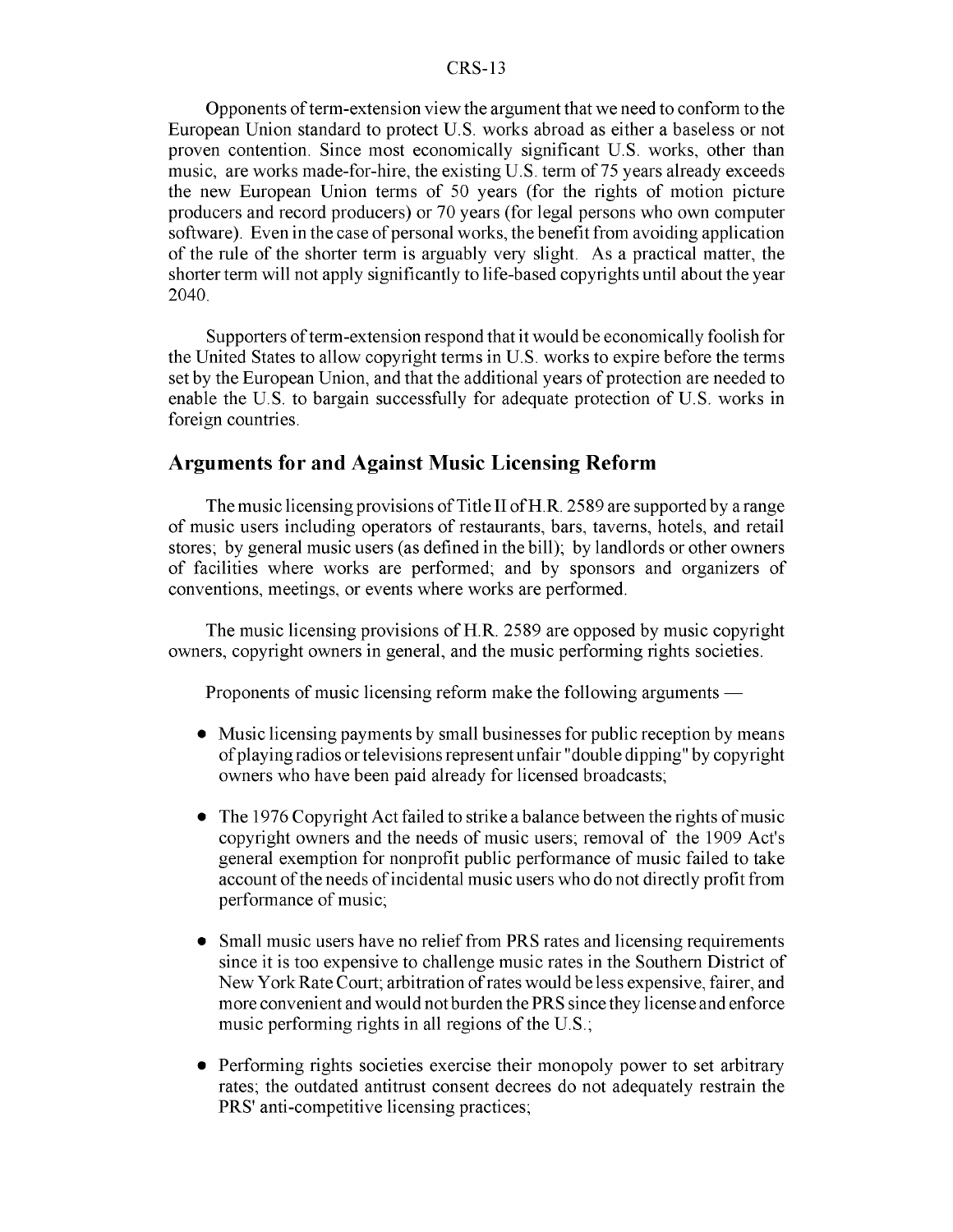The limitations and exceptions to the music performing right proposed in the bill are consistent with exceptions found in foreign copyright laws and with the obligations of the Berne Convention; the proposed exceptions can be justified as "minor reservations" to the performing right, especially in light of the broad U.S. public performance right in comparison to the lesser rights granted by the laws of many foreign countries, including Berne Convention member industrialized countries.

Opponents of the music licensing provisions of H.R. 2589 make the following arguments **-**

- Business establishments play music via radios and televisions for their customers because music is good for business; the creative output of American songwriters is used by restaurants, bars, hotels, taverns, retail stores, and other commercial enterprises because the business people know music attracts customers and makes money for the business;
- The Copyright Clause of the Constitution empowers Congress to legislate authors' rights because our Founders understood that fair economic reward is the engine of creativity; all of our society benefits from the creative output that is sustained by fair compensation to authors for use of their creations;
- Business establishments pay food distributors, electric and telephone companies, equipment suppliers, and other vendors for a range of products and services; musical performances in small or large businesses should be paid for since the music attracts customers to the business;
- The proposed "business exemption" would exempt nearly all musical performances by commercial establishments; this proposal would cost songwriters and music publishers tens of millions of dollars in lost income annually;
- The music licensing proposals would overthrow the commercial stability that has existed for nearly 50 years under the 1950 ASCAP consent decree; some of the changes (e.g., the elimination of vicarious and contributory infringement liability) would destroy basic principles of copyright law that have been settled for 50 years or more
- Local arbitration of rates would be costly and lead to inconsistent rates and licensing practices; the general music user is encouraged to infringe rather than agree to a license since the arbitrator in a pre-litigation context can only award a reasonable license fee as the penalty for any infringement; review of licensing rates by an expert Rate Court is more efficient, less expensive, and more reliable a method of regulation than a new, untried system of arbitrated rates; the likely result of arbitration would be different rates for identical uses of music;
- Legislation is not needed to address any perceived anti-competitive behavior of the PRS; Justice Department review, copyright infringement litigation, and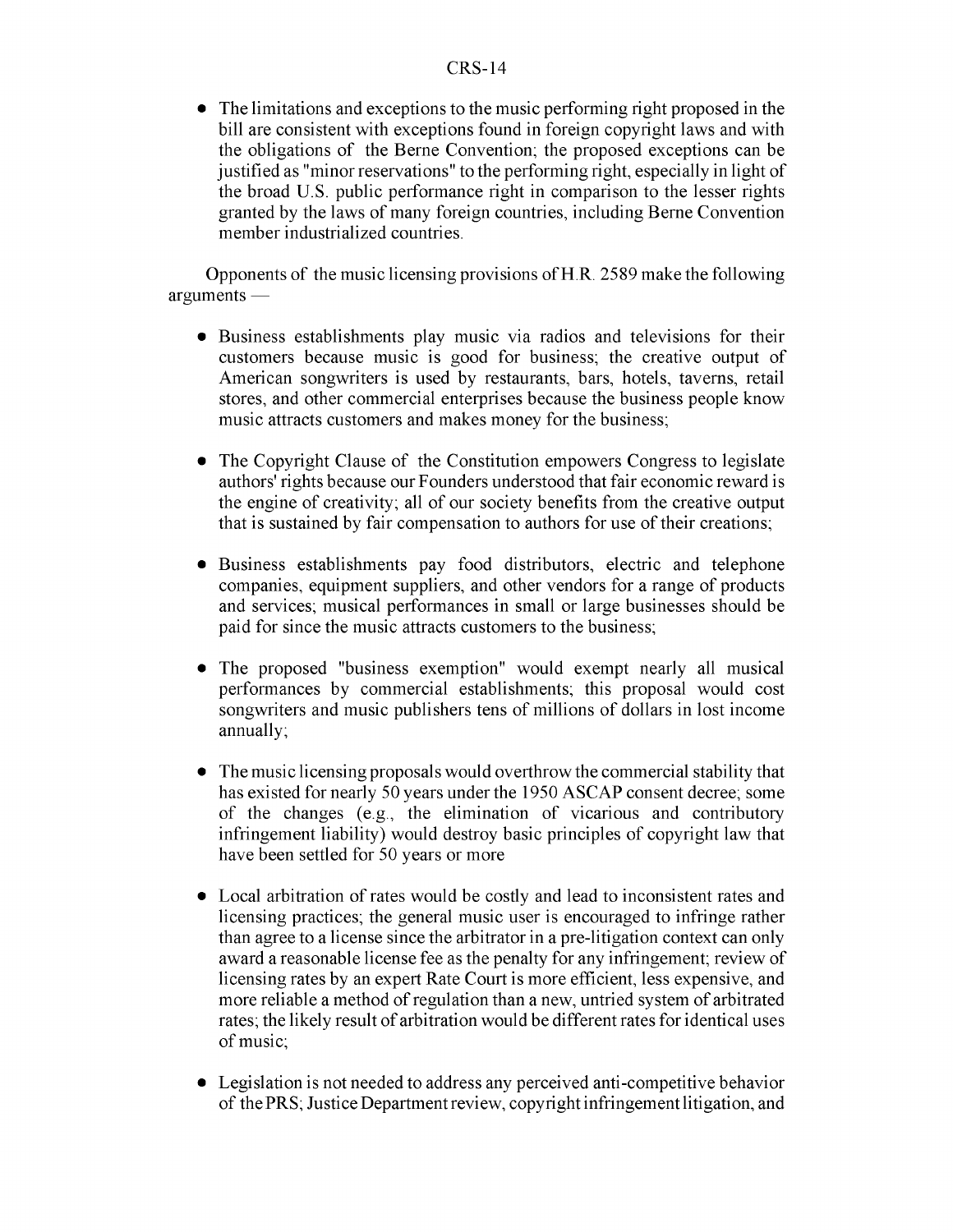Rate Court proceedings are more than adequate to restrain any anticompetitive behavior;

**9** The music licensing proposals may undermine the collection of performing right revenues from foreign PRS, since foreign royalties are negotiated on the basis of revenue collections in each country; the proposed "business exemption" is inconsistent with the obligations of the United States under The Berne Convention $^{23}$ .

#### Conclusion

As passed by the House of Representatives, H.R. 2589 increases the term of copyright by an additional 20 years and enacts significant reforms of music licensing practices. Three of the core provisions of H.R. 789 (the "Fairness in Musical Licensing Act") are included as Title II of H.R. 2589: 1) "business exemption" for public performance of music via radio or television; 2) local arbitration of disputes between general music users and the performing rights societies over licensing fees; and 3) elimination of the vicarious or contributory infringement liability of landlords and other owners of facilities where music is performed.

Proponents of copyright term-extension include authors, copyright owners, publishers, performing rights societies, and authors' heirs and other representatives of authors' estates. These groups are opposed to the music licensing reforms in Title II of the bill.

The music licensing reforms (Title II of the bill) are generally supported by operators of business establishments such as restaurants, bars, taverns, hotels, retail stores, and other places where music is performed publicly by means of radios or

 $23$  The opponents' argument about a violation of the Berne Convention presents a difficult analytical issue. Treaty obligations, of course, are to be respected in enacting domestic legislation. Since the United States has been a member of the Berne Convention only since March 1. 1989. however. United States courts have had very little opportunity to interpret the treaty obligations. There has been no decision interpreting the public performance rights. Also, it is difficult, and perhaps impossible, to discern a consensus interpretation by reference to foreign laws and court decisions. The public performance rights mentioned in the Berne Convention have been added incrementally throughout the **I** 00-year history of this treaty. The rights vary depending upon the nature ofthe performance (i.e.. whether live, recorded, or transmitted). The basic terms are undefined in the treaty. The Berne Convention permits compulsory licensing of retransmissions of broadcasts. Under Article 10(2). national legislation may exempt certain educational uses that are "compatible with fair practice." In addition, many Berne countries assume there is an implied exception regarding performances at certain religious, cultural, and patriotic events. These countries rely upon the recognition by the 1948 Brussels Revision Conference of the so-called "minor reservations" understanding concerning exceptions to the public performance rights. The General Report on this Revision Conference expressly recognized the legitimacy of exemptions for incidental or relatively minor performances of music that do not detract from the essence of the right. General Report of the 1948 Brussels Conference at 263-4.